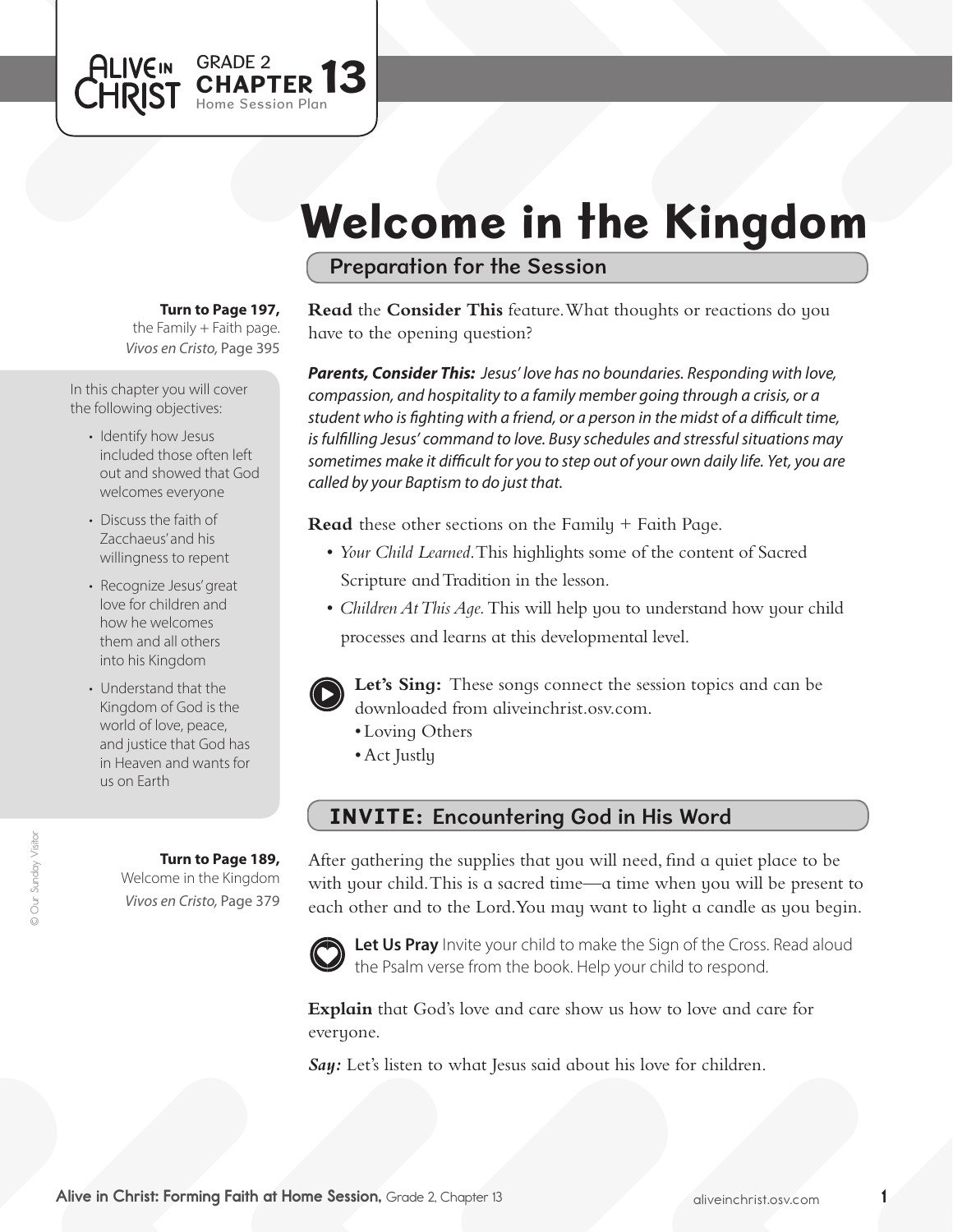**Guide** your child through the Preparing for God's Word Ritual you learned in the Introduction Session or play Track 1 of the Songs of Scripture CD.

- Proclaim God's Word in the Parchment Paper box on the page.
- Maintain several moments of silence.
- Ask: What did you hear God say to you today?

**Invite** your child to respond and also share what you heard.

Now, look at the *What Do You Wonder?* box.

Sau: Jesus loves children and speaks to their hearts. He calls each of us to welcome others, to trust in his Father as children do, and to open our hearts to love.

**Invite** your child to respond to the questions. Ask what else they might wonder about welcoming others.

## DISCOVER: Learning God's Truth

#### **Turn to Page 190,**

Welcomed By Jesus *Vivos en Cristo,* Page 381

**Turn to Page 191,** 

Zacchaeus the Tax Collector *Vivos en Cristo,* Page 383

**Turn to Page 192,** All Are Invited *Vivos en Cristo,* Page 385

**Read** aloud the introductory paragraph. Stress that Jesus welcomes everyone.

**Tell** your child to read the first paragraph aloud.



**Proclaim** the Scripture story. Note that the story rhymes, so it will require careful cadence to accentuate the rhyming.

*Ask:* How did Zacchaeus show Jesus he was serious about changing his life? (He said,"To the poor I will give half that I own.")

Have your child repeat the story in his/her own words.



**Complete** the gold-star activity.

**Ask** your child to read the next paragraph. When he/she gets to the highlighted words **faith** and **peace**, move to the Catholic Faith Words Box and read their definitions.

Ask: So, when do you need faith? When do you feel at peace?



**Have** your child complete the Share Your Faith activity and make sure you tell them about someone who makes you feel welcome. Give specific details of what that person does to make you feel so welcome.

Alive in Christ: Forming Faith at Home Session, Grade 2, Chapter 13 aliveinchrist.osv.com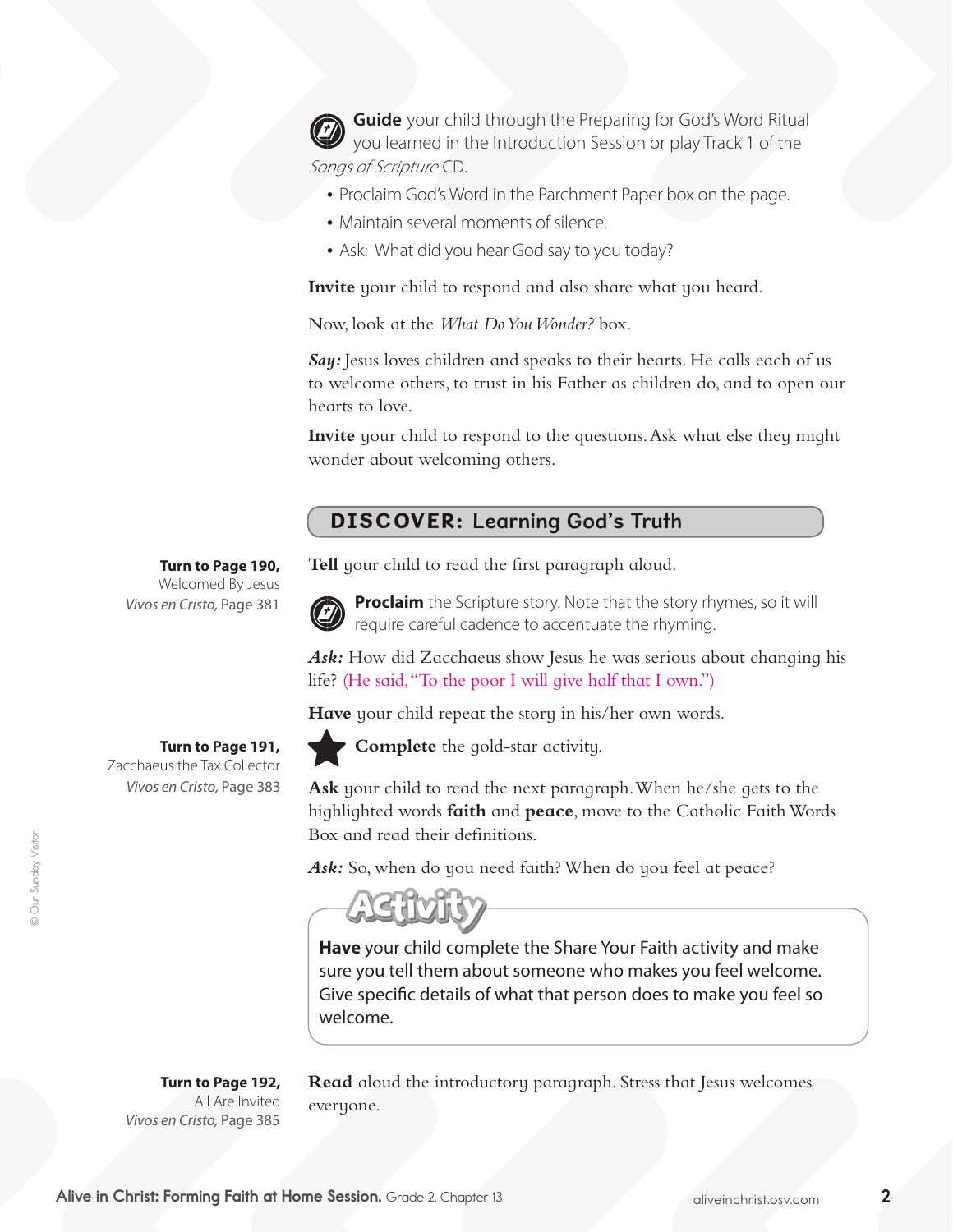

**Proclaim** the Scripture.

Ask: How did Jesus treat the children? (He welcomed them.)

**Direct** your child to look at the picture and tell you what is happening there.Ask her/him what it feels like when someone pays attention to her/him.Tell your child how important it is to you that they know how much you love them and how welcome you want them to feel in your life and family.

**Invite** your child to read aloud the first paragraph.

**Turn to Page 193,** In God's Kingdom *Vivos en Cristo,* Page 387

> **Turn to Page 194,**  Our Catholic Life

*Vivos en Cristo,* Page 389

*Vivos en Cristo,* Page 391

**Turn to Page 195,**  People of Faith Ask: How did Jesus make people feel welcome? (People came to Jesus for healing and help and he did both. He didn't turn anyone away.)

Have your child place his/her finger on the Catholic Faith Word, **Kingdom of God**. Read its definition.

**Read** the second paragraph. Ask your child to think about how, like Jesus, his/her parish community welcomes people.

**Discuss** how all people come together in Church to worship God.

Ask: How can your family be more welcoming to people in your parish?

**Complete** the gold-star activity.

**Complete** the Connect Your Faith activity. Provide some hints if your child needs them.

## LIVE: Living Our Faith

**Alternate** reading the paragraphs.

Ask: When will God's Kingdom be complete? (at the end of time)



**Complete** the gold-star activity.

**Read** the paragraph about Saint Brigid of Kildare.

- Share your reactions to the information.
- How do members of your family show kindness and mercy?